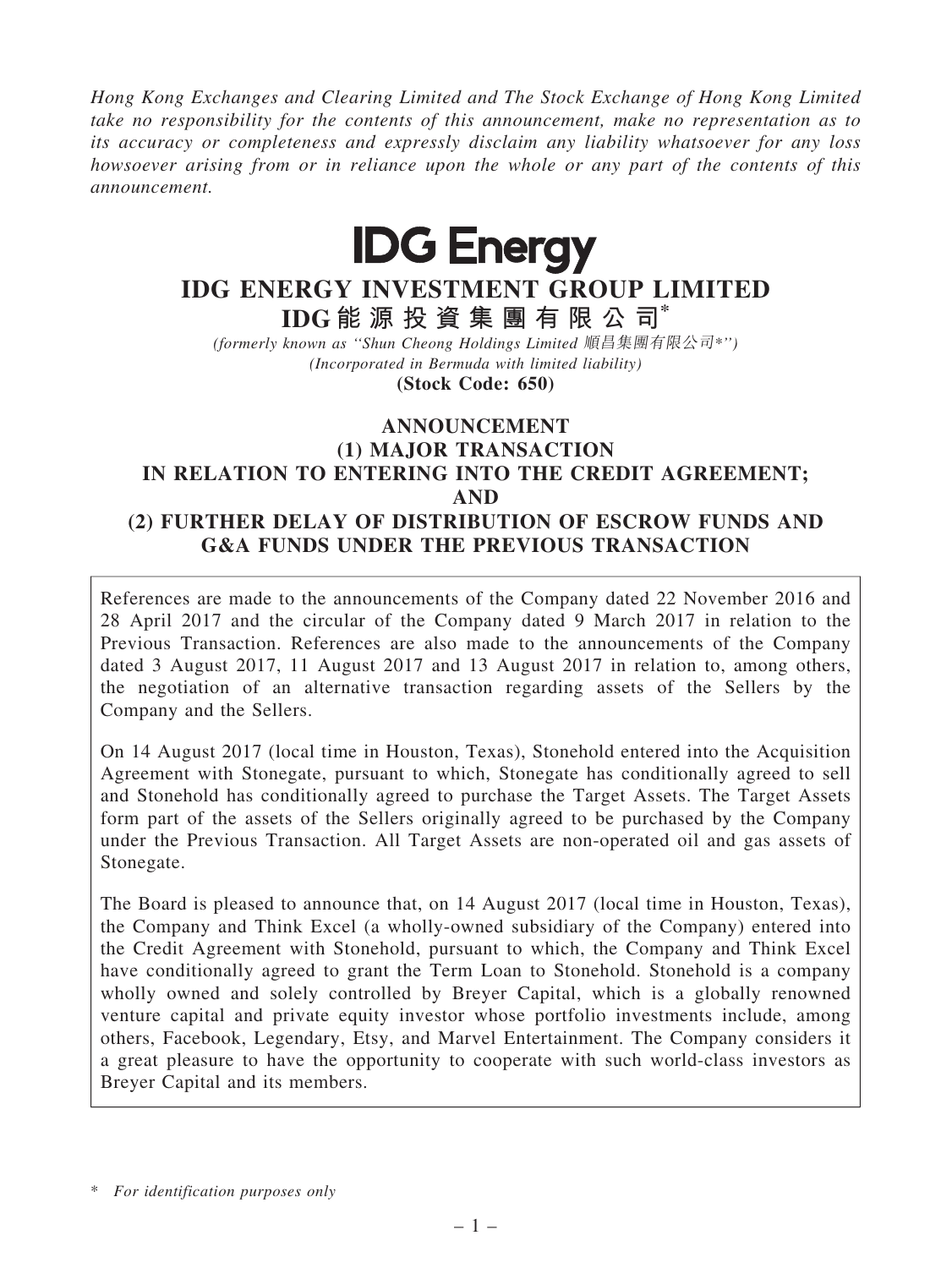On the same day (local time in Houston, Texas), the Company entered into a letter agreement with the Sellers, agreeing on the further delay of distribution of the Continuing Escrow Fund from 15 August 2017 (local time in Houston, Texas) to 29 September 2017 (local time in Houston, Texas). The Continuing Escrow Fund will be distributed in accordance with the following: (i) if the closing of the Acquisition occurs on or prior to 28 September 2017 (such date may be extended by mutual agreement of the parties in their sole discretion), contemporaneous with the closing, all of the Continuing Escrow Fund will be released to the Company; or (ii) if the Acquisition is terminated prior to 28 September 2017 (such date may be extended by mutual agreement of the parties in their sole discretion) for any reason (including any breach by Stonegate or Stonehold), the Continuing Escrow Fund will be distributed as previously agreed in the APA.

As the highest applicable percentage ratio (as defined in Rule 14.07 of the Listing Rules) in respect of the Credit Agreement exceeds 25%, the transaction contemplated under the Credit Agreement constitutes a major transaction of the Company and is subject to the reporting, announcement, circular and Shareholders' approval requirements under the Listing Rules. In addition, as the commitment amount of the Company and Think Excel of the Term Loan under the Credit Agreement exceeds 8% under the assets ratio as defined under Rule 14.07 of the Listing Rules, pursuant to Rule 13.13 of the Listing Rules, the grant of the Term Loan is subject to the general disclosure obligation of the Company under Rule 13.15 of the Listing Rules.

To the best of the Directors' knowledge, information and belief having made all reasonable enquiries, no Shareholder has a material interest in the Credit Agreement and accordingly, no Shareholder is required to abstain from voting if the Company were to convene a Shareholders' meeting for approving the Credit Agreement and the transactions contemplated thereby. The Controlling Shareholder, holding 829,641,578 Shares (representing approximately 51.32% of the total issued share capital of the Company as at the date of this announcement), has given its written approval for the Credit Agreement and the transactions contemplated thereunder and such written approval is accepted in lieu of holding a general meeting pursuant to Rule 14.44 of the Listing Rules. Accordingly, no physical Shareholders' meeting will be held by the Company for approving the Credit Agreement and the transactions contemplated thereunder.

A circular containing, among other things, further details of the Term Loan and the transactions contemplated under the Credit Agreement is expected to be despatched to the Shareholders on or before 5 September 2017 in accordance with the Listing Rules.

### ACQUISITION OF THE TARGET ASSETS BY STONEHOLD

References are made to the announcements of the Company dated 22 November 2016 and 28 April 2017 and the circular of the Company dated 9 March 2017 in relation to the acquisition of certain oil and gas producing assets in the US (the ''Previous Transaction''). References are also made to the announcements of the Company dated 3 August 2017, 11 August 2017 and 13 August 2017 in relation to, among others, the negotiation of an alternative transaction regarding assets of the Sellers by the Company and the Sellers.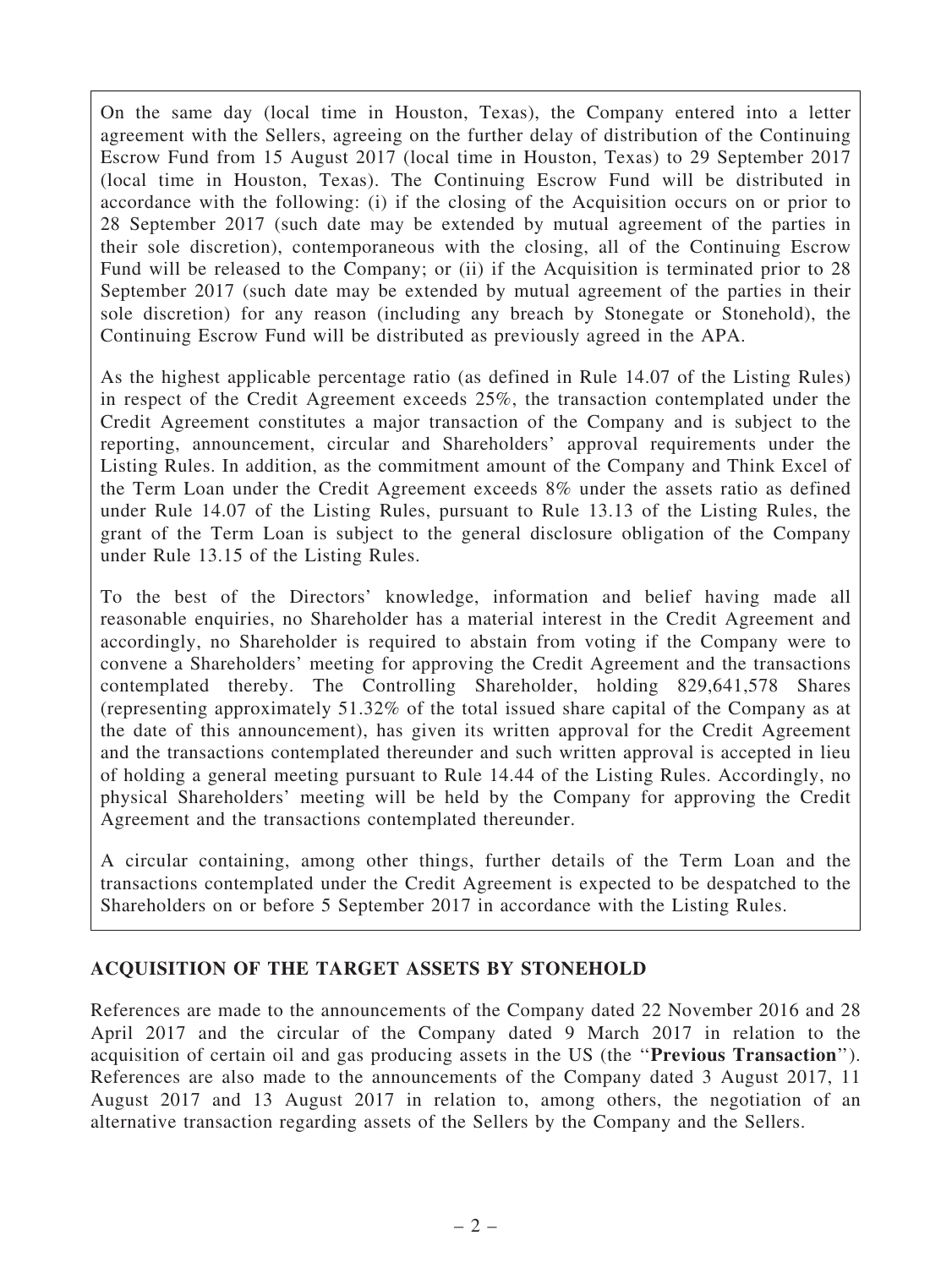On 14 August 2017 (local time in Houston, Texas), Stonehold entered into the Acquisition Agreement with Stonegate, pursuant to which, Stonegate has conditionally agreed to sell and Stonehold has conditionally agreed to purchase the Target Assets. The Target Assets form part of the assets of the Sellers originally agreed to be purchased by the Company under the Previous Transaction. All Target Assets are non-operated oil and gas assets of Stonegate.

# THE CREDIT AGREEMENT

The Board is pleased to announce that, on 14 August 2017 (local time in Houston, Texas), the Company and Think Excel (a wholly-owned subsidiary of the Company) entered into the Credit Agreement with Stonehold, pursuant to which, the Company and Think Excel have conditionally agreed to grant the Term Loan to Stonehold. Stonehold is a company wholly owned and solely controlled by Breyer Capital, which is a globally renowned venture capital and private equity investor whose portfolio investments include, among others, Facebook, Legendary, Etsy, and Marvel Entertainment. The Company considers it a great pleasure to have the opportunity to cooperate with such world-class investors as Breyer Capital and its members.

The principal terms of the Credit Agreement are summarized as follows:

| Date:                            | 14 August 2017 (local time in Houston, Texas)                                                                                                                                                                                         |  |  |  |  |  |
|----------------------------------|---------------------------------------------------------------------------------------------------------------------------------------------------------------------------------------------------------------------------------------|--|--|--|--|--|
| <b>Parties:</b>                  | Stonehold, as borrower; and<br>(i)                                                                                                                                                                                                    |  |  |  |  |  |
|                                  | (ii) the Company and Think Excel, as lenders                                                                                                                                                                                          |  |  |  |  |  |
|                                  | To the best of the Directors' knowledge, information and<br>belief having made all reasonable enquiries, Stonehold and<br>its ultimate beneficial owner(s) are third parties independent<br>of the Company and its connected persons. |  |  |  |  |  |
| <b>Purpose of the Term Loan:</b> | Stonehold shall apply all amounts borrowed by it under the<br>Term Loan towards:                                                                                                                                                      |  |  |  |  |  |
|                                  | payment of the Net Purchase Price of the Acquisition;<br>(i)                                                                                                                                                                          |  |  |  |  |  |
|                                  | (ii) funding of future working capital and<br>capital<br>expenditure requirement of the Target Assets subject to<br>maximum amount of up to US\$10<br>million<br>a -<br>(approximately HK\$78.25 million); and                        |  |  |  |  |  |
|                                  | (iii) such other use of the proceeds which is contemplated<br>under the Credit Agreement.                                                                                                                                             |  |  |  |  |  |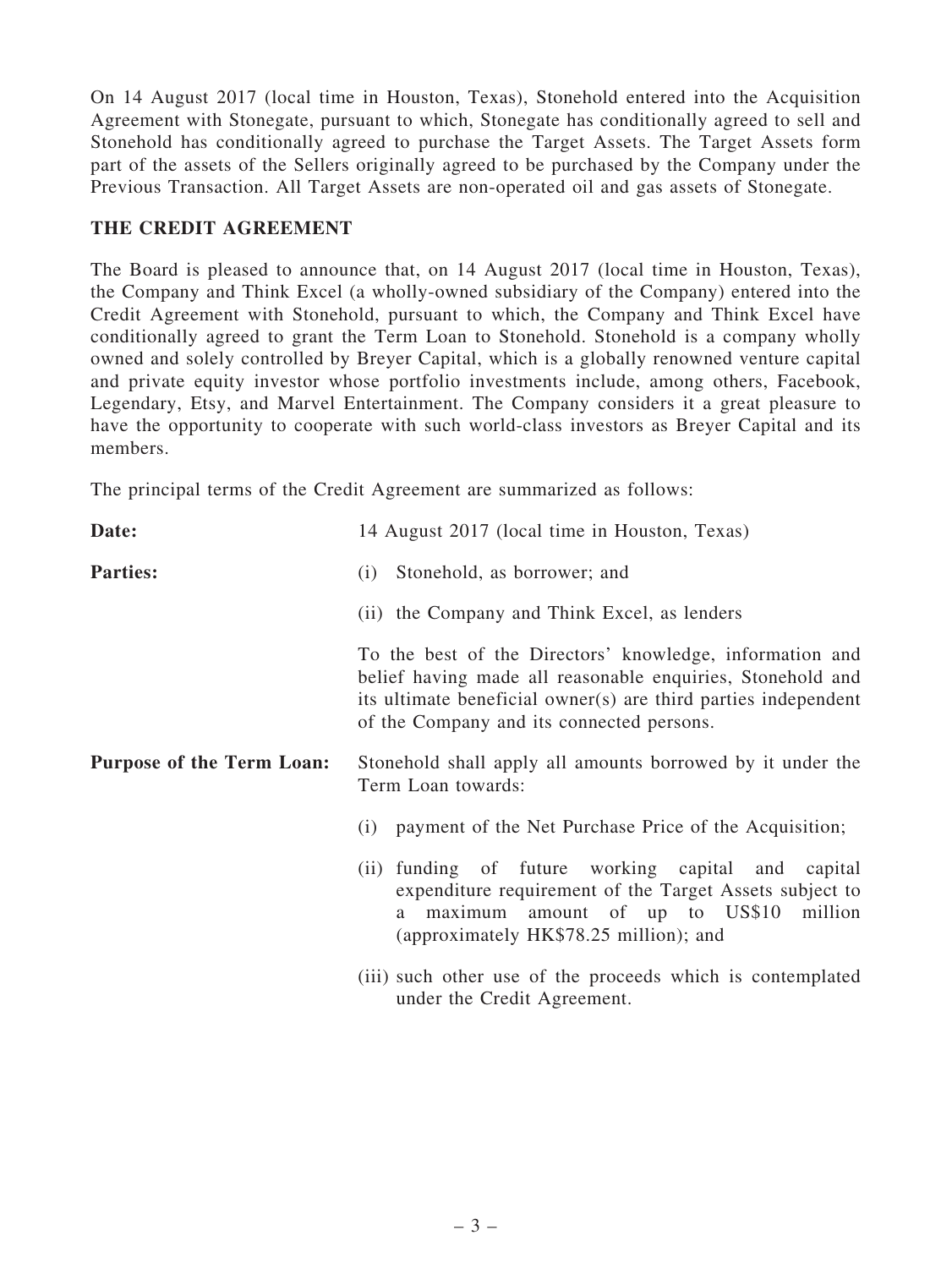Commitment: Subject to the terms and conditions of the Credit Agreement, the Company and Think Excel have agreed on a joint and several basis to advance the Term Loan to Stonehold in a principal amount not to exceed (i) on the Initial Utilization Date, the Net Purchase Price; (ii) thereafter, US\$10 million (approximately HK\$78.25 million); (iii) any cash injection or guarantee payment made by the Company and Think Excel to Stonehold in respect of the Senior Debt (the ''Senior Debt Payment''); and (iv) if any, payment in relation to fulfilment of any other purpose of the Term Loan contemplated under the Credit Agreement. It is acknowledged that the Company may be required to act as a guarantor in respect of Stonehold's payment obligations under the Senior Debt. Notwithstanding anything to the contrary in the Credit Agreement, to the extent that the Company is required pursuant to any such guaranties to provide any cash injection to Stonehold under the terms of the Senior Debt or to make any guarantee payments in respect of the Senior Debt, such Term Loan shall not accrue any interest under the Credit Agreement. No amount paid or prepaid with respect to the Term Loan may be reborrowed. Any failure to pay any borrowing made pursuant to the

Senior Debt Payment on the Maturity Date will not trigger an event of default under the Credit Agreement if such failure is due to insufficient Available Cash Flow of Stonehold and the Company and Think Excel shall cancel any indebtedness under the Senior Debt Payment in excess of Stonehold's Available Cash Flow (after deducting all other payment obligations under the Credit Agreement).

Interest on the Term Loan: The unpaid principal amount from time to time outstanding of the Term Loan shall bear interest at the rate of 8.00% per annum (after the making of or the allocation of any applicable withholding tax), provided that (i) an amount equal to 92.5% of the Disposal Proceeds (after the distribution in (x) prepayment of the outstanding principal and interests of the Senior Debt; (y) prepayment of the outstanding principal and interests of the Term Loan (except for any borrowing made pursuant to the Senior Debt Payment); and (z) repayment of the Equity Contribution and the Annual Distribution Amount) to be distributed to the Company and Think Excel upon disposal of any Target Assets shall constitute additional interest to the Term Loan and (ii) any borrowing made pursuant to the Senior Debt Payment shall bear no interest.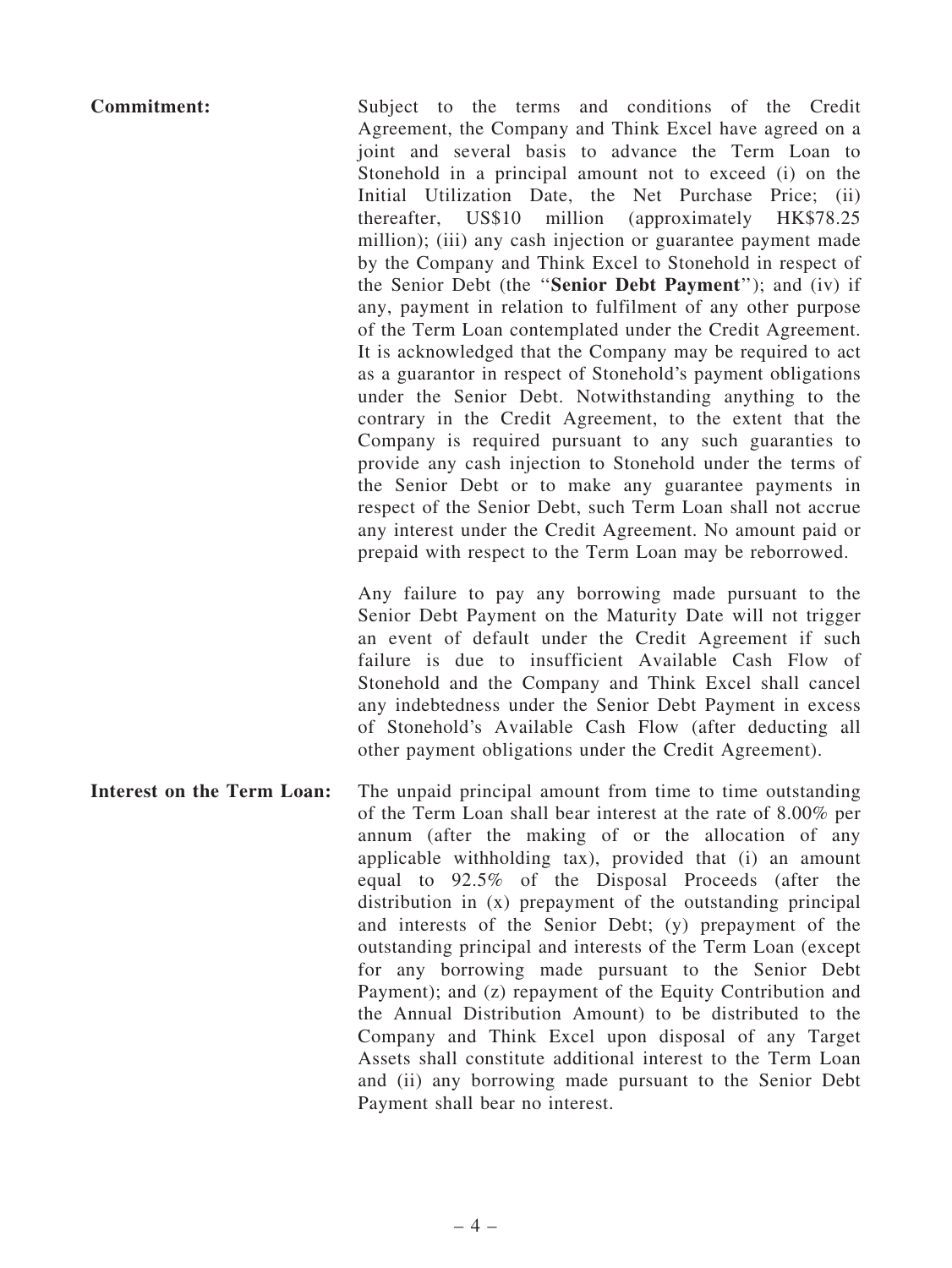Accrued interest on the Term Loan shall be paid on the last day of each 90-calendar-day after the Initial Utilization Date and on the Maturity Date. After the Maturity Date, whether by acceleration or otherwise, accrued interest shall be payable upon demand.

Any failure to pay interest pursuant to the terms of the Credit Agreement in a given year will not trigger an event of default thereunder if such failure is due to insufficient Available Cash Flow of Stonehold, and the amount of such accrued but unpaid interest will be automatically capitalized and deferred to the next year, it being understood and agreed that no additional interest shall accrue on the unpaid interest amount.

Interest on the Term Loan shall be computed for the actual number of days elapsed on the basis of a year consisting of 360 days.

Repayment: The Term Loan shall be evidenced by the Term Note, payable to the Company and Think Excel in full on the Maturity Date.

> All payments of principal of, or interest on, the Term Note shall be made in immediately available funds by Stonehold to the Company and Think Excel. All such payments shall be made to the Company and Think Excel to such account as may be designated by the Company and Think Excel from time to time, on the date due.

### Prepayment: Optional prepayment

Stonehold may from time to time, upon at least two Business Days' prior written notice received by the Company and Think Excel, prepay the Term Loan in whole or in part without premium or penalty; provided, however, that any partial prepayment of the Term Loan shall be in an aggregate principal amount of US\$1 million (approximately HK\$7.83 million) or an integral multiple thereof.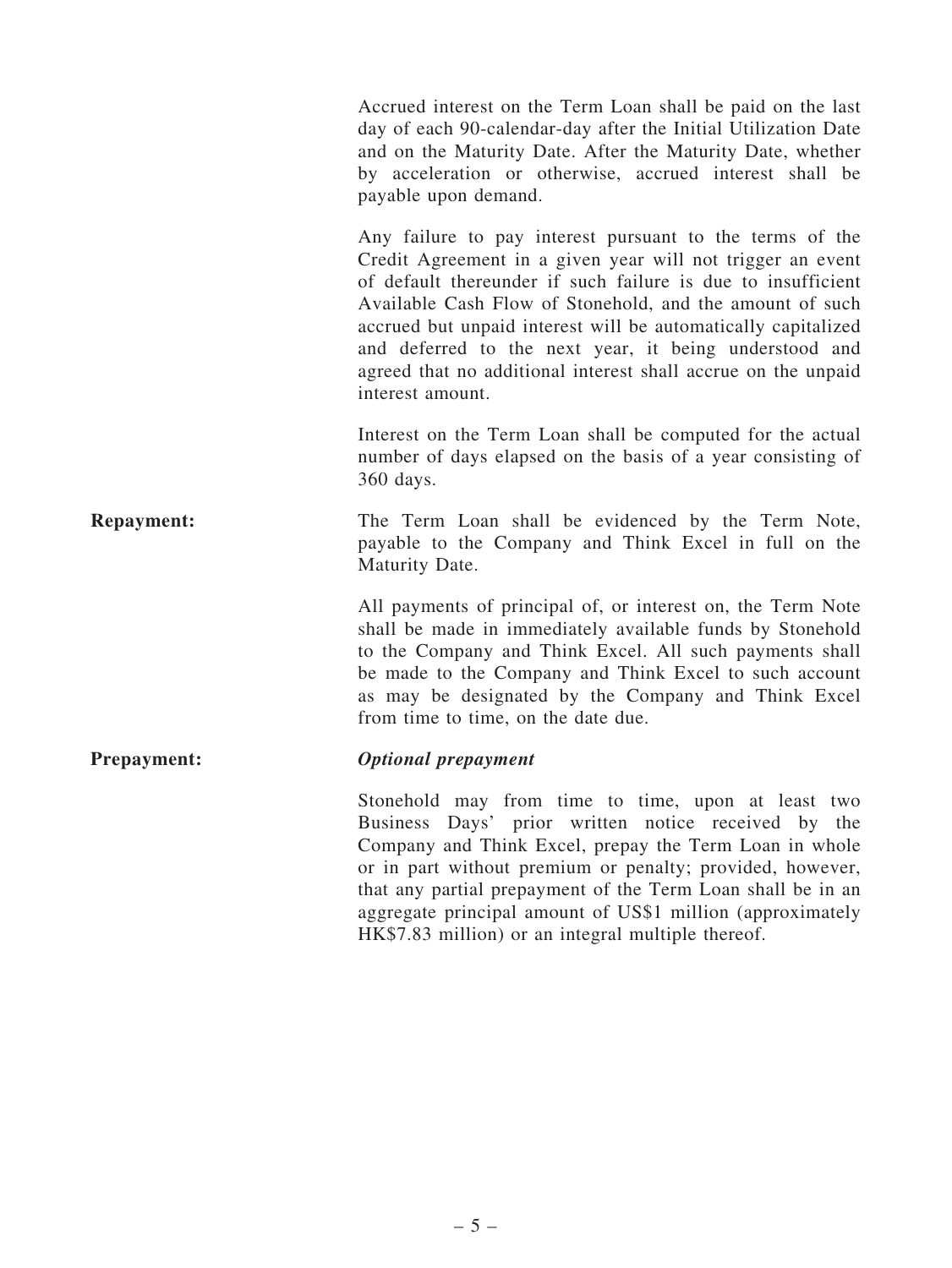### Mandatory prepayment

Upon the disposal of any Target Assets, Stonehold shall apply such Disposal Proceeds in the following order:

- (i) in prepayment of the outstanding principal and interests of the Senior Debt;
- (ii) in prepayment of the outstanding principal and interests of the Term Loan (except for any borrowing made pursuant to the Senior Debt Payment);
- (iii) in repayment of the Equity Contribution and the Annual Distribution Amount;
- (iv) an amount equal to  $92.5\%$  of the remainder of such Disposal Proceeds be distributed to the Company and Think Excel, as additional interest to the Term Loan; and
- (v) the rest of such proceeds may, at Stonehold's election, be distributed to its equity holders or in repayment of any borrowings made pursuant to the Senior Debt Payment;

Any prepayment of principal of the Term Loan shall include accrued interest to the date of prepayment on the principal amount being prepaid.

#### Conditions precedent of the Term Loan: The obligation of the Company and Think Excel to make the Term Loan is subject to the following conditions precedent:

(i) the Company and Think Excel shall have received the Credit Agreement, the Term Note and all other related documents, each duly executed and in form and substance satisfactory to the Company and Think Excel;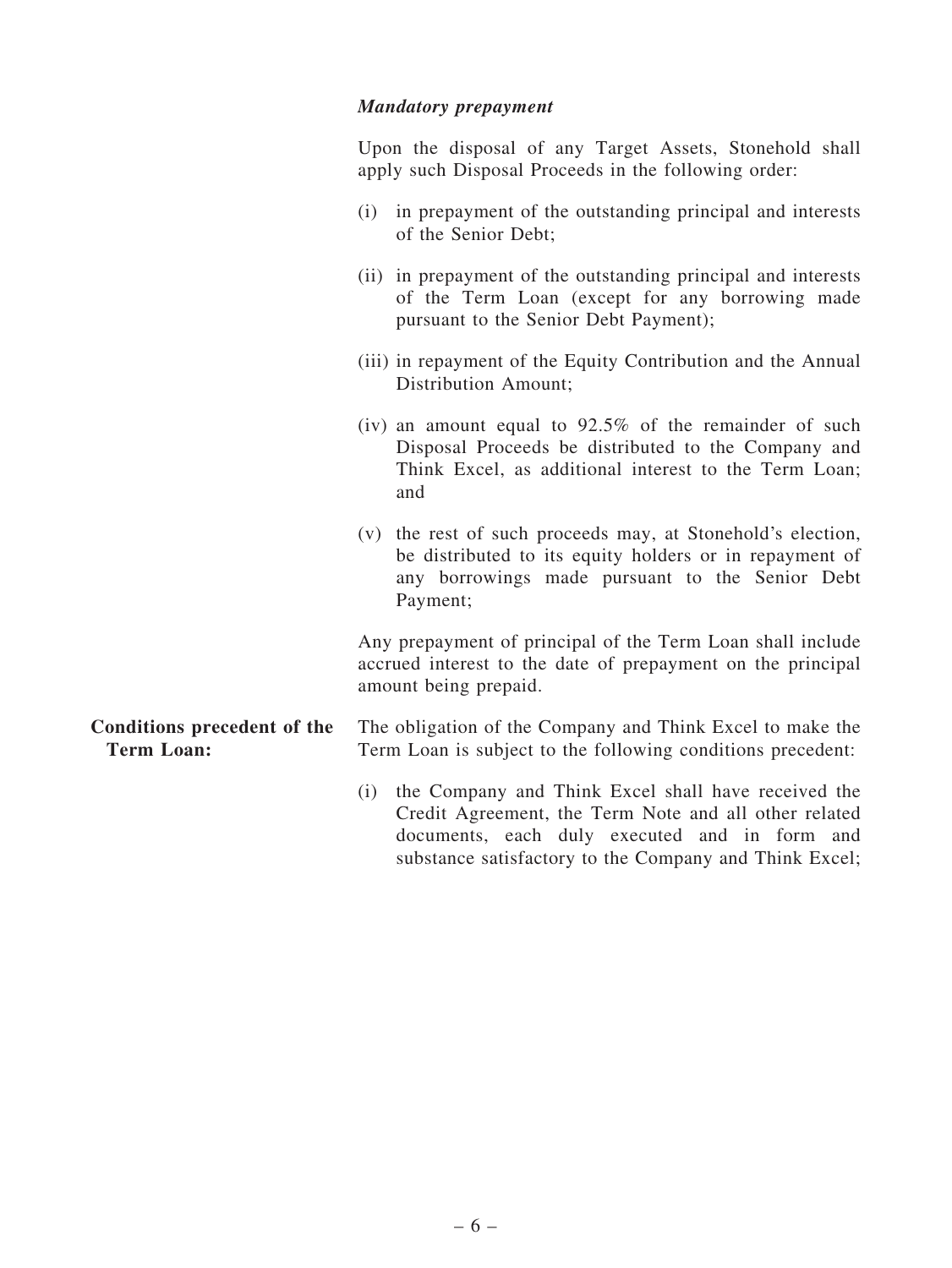- (ii) Stonehold shall provide the Company and Think Excel a certificate or certificates (signed by a director), together with supporting evidence in form and substance satisfactory to the Company and Think Excel, confirming, among other things, (a) that no event of default or unmatured event of default, has occurred and is continuing or will result from the making of such Term Loan, (b) substantially concurrently with the utilization of the Term Loan, the Acquisition has been or will be consummated in accordance with the terms of the Acquisition Agreement, (c) a second ranking security in respect of all the assets subject to the Senior Debt, if applicable, has been created and perfected in favour of the Company and Think Excel, provided that the security interest created in favour of the Company and Think Excel shall constitute a first ranking security over all the assets and equity interests of Stonehold until the incurrence of the Senior Debt, (d) that all necessary government approvals for the Acquisition, if any, have been obtained and (e) no other event or condition has occurred or exists which, in the sole discretion of the Company and Think Excel, makes it inadvisable or inappropriate to make the Term Loan; and
- (iii) the Company and Think Excel shall have complied with all the necessary requirements under the applicable rules and regulations (including but not limited to the Listing Rules) for making the Term Loan under the Credit Agreement.

Negative Undertakings of Stonehold: Stonehold undertakes and agrees with the Company and Think Excel that throughout the continuance of the Credit Agreement and/or so long as any sum remains owing hereunder, unless otherwise permitted in the Credit Agreement or expressly agreed by the Company and Think Excel in writing, Stonehold will not, implement including but not limited to, merger, acquisition, reduction of capital, payment of dividends, material change of business, disposal of assets (including the Target Assets), lending or guarantees, other indebtedness or creation of encumbrances over its property (including the Target Assets), etc., which are subject to the specific provisions of the Credit Agreement.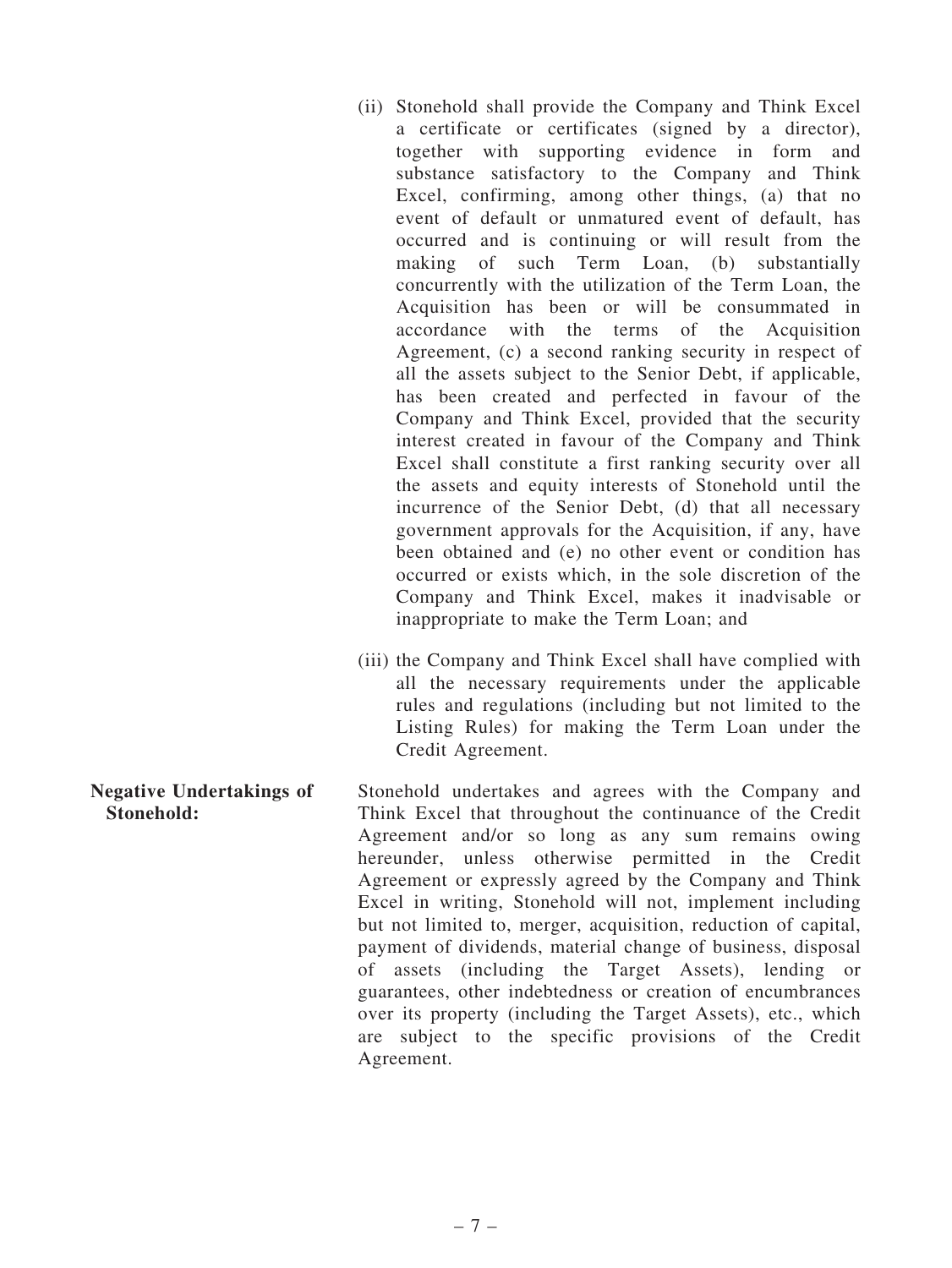The Term Loan will be funded by internal resources of the Group. The terms of the Credit Agreement (including the interest) were arrived at after arm's length negotiations among the Company, Think Excel and Stonehold, and were determined with reference to (i) the current market norm in relation to similar transactions; (ii) the costs of providing the Term Loan to Stonehold; and (iii) the quality and performance of the Target Assets.

### REASONS FOR AND BENEFITS OF THE CREDIT AGREEMENT

The Group is principally engaged in the exploration, development and production of crude oil. The Company has been actively looking for all sorts of investment opportunities, equity or debt like, in connection with crude oil exploration and production business, in furtherance of the Group's business strategy to broaden its income stream and to strengthen its investment portfolio of oil and gas assets. The Previous Transaction was unable to be consummated as a result of a failure to receive necessary regulatory approvals. Nevertheless, the Company believes that the Target Assets can provide a good return, and that Stonehold and its owner are experienced and well qualified investors, and as United States persons are not subject to the same regulatory requirements in the United States. Thus, the Company believes that it can still benefit from the economic upside of the Target Assets through the provision of the Term Loan at a decent interest rate to finance the acquisition of, and subsequent operations of, the Target Assets by Stonehold. Stonehold is also making its own capital contribution towards the acquisition and operations of the Target Assets. The Company and Think Excel are not obliged to provide the Term Loan pursuant to the Credit Agreement until and unless the conditions precedent of the Credit Agreement are fulfilled which include, among others, the Acquisition Agreement can proceed to completion and is not otherwise terminated due to reasons such as the failure to fulfil any other conditions thereunder.

The Directors believe that the Target Assets are good quality producing assets. By way of providing the Term Loan to Stonehold, the Company will benefit from an overall decent interest income. The Board believes that entering into the Credit Agreement is in line with the Group's business strategy, is consistent with the nature of the Group's current business and is expected to bring long-term and attractive returns for the Shareholders.

The Directors (including the independent non-executive Directors) consider that the transactions contemplated under the Credit Agreement are on normal commercial terms and the terms of the Credit Agreement and are fair and reasonable and are in the interests of the Company and the Shareholders as a whole.

# INFORMATION ON THE PARTIES

The principal activity of the Company is investment holding. The principal activities of the Group consisted of upstream crude oil exploration, development and production.

Think Excel is a special purpose vehicle established for providing the Term Loan and is a wholly-owned subsidiary of the Company as at the date of this announcement.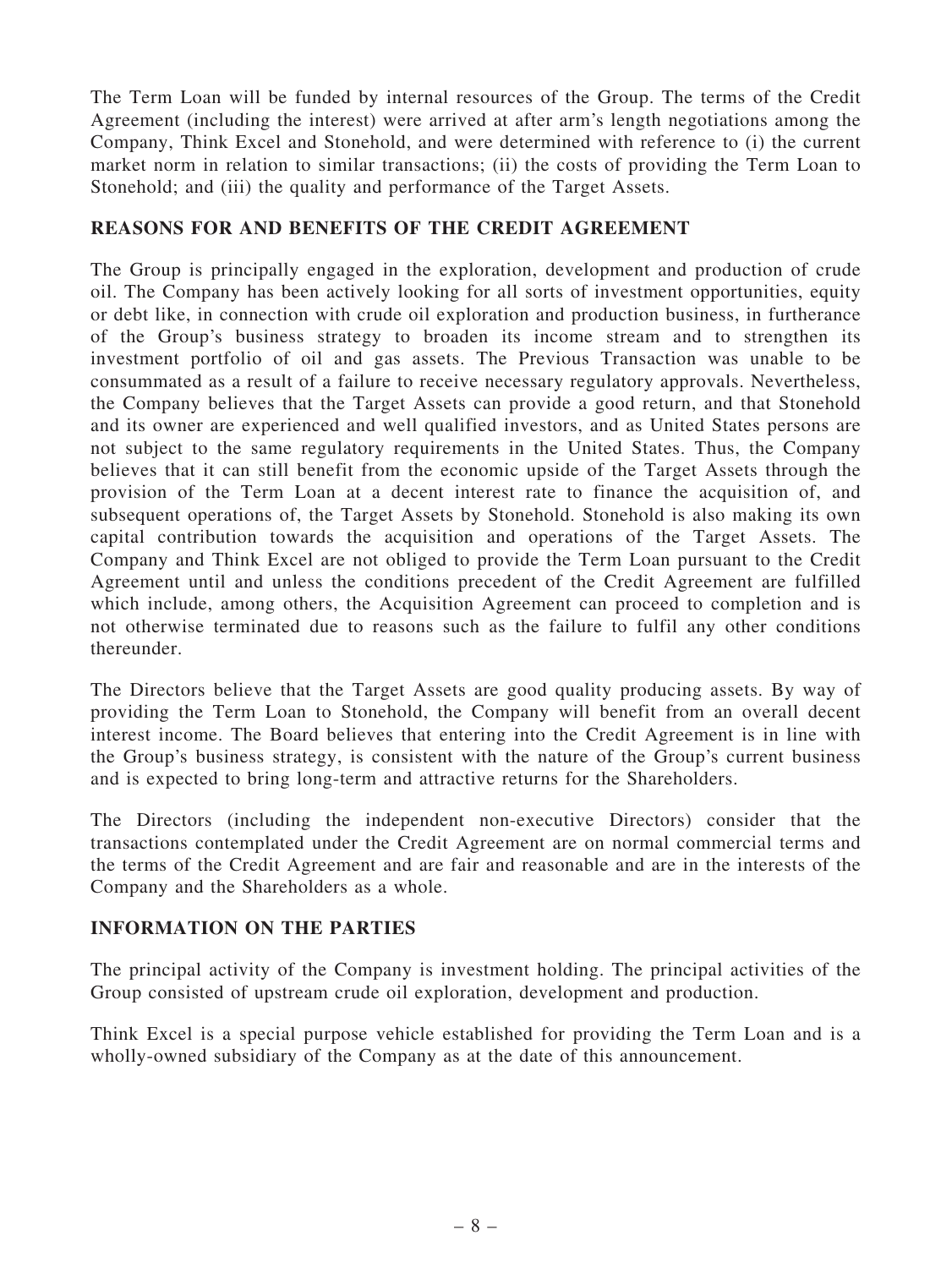Stonehold is a special purpose vehicle established for acquiring and holding the Target Assets under the Acquisition, and is wholly owned by Breyer Capital as at the date of this announcement. Breyer Capital is a globally renowned venture capital and private equity investor founded in 2006 and based in Menlo Park, California, whose portfolio investments include, among others, Facebook, Legendary, Etsy, and Marvel Entertainment. The management and operation of Stonehold are solely controlled by Breyer Capital.

### IMPLICATION UNDER THE LISTING RULES

As the highest applicable percentage ratio (as defined in Rule 14.07 of the Listing Rules) in respect of the Credit Agreement exceeds 25%, the transaction contemplated under the Credit Agreement constitutes a major transaction of the Company and is subject to the reporting, announcement, circular and Shareholders' approval requirements under the Listing Rules.

In addition, as the commitment amount of the Company and Think Excel of the Term Loan under the Credit Agreement exceeds 8% under the assets ratio as defined under Rule 14.07 of the Listing Rules, pursuant to Rule 13.13 of the Listing Rules, the grant of the Term Loan is subject to the general disclosure obligation of the Company under Rule 13.15 of the Listing Rules.

To the best of the Directors' knowledge, information and belief having made all reasonable enquiries, no Shareholder has a material interest in the Credit Agreement and accordingly, no Shareholder is required to abstain from voting if the Company were to convene a Shareholders' meeting for approving the Credit Agreement and the transactions contemplated thereby. The Controlling Shareholder, holding 829,641,578 Shares (representing approximately 51.32% of the total issued share capital of the Company as at the date of this announcement), has given its written approval for the Credit Agreement and the transactions contemplated thereunder and such written approval is accepted in lieu of holding a general meeting pursuant to Rule 14.44 of the Listing Rules. Accordingly, no physical Shareholders' meeting will be held by the Company for approving the Credit Agreement and the transactions contemplated thereunder.

A circular containing, among other things, further details of the Term Loan and the transactions contemplated under the Credit Agreement is expected to be despatched to the Shareholders on or before 5 September 2017 in accordance with the Listing Rules.

### FURTHER DELAY OF DISTRIBUTION OF ESCROW FUNDS AND G&A FUNDS UNDER THE PREVIOUS TRANSACTION

References are made to the announcements of the Company dated 3 August 2017, 11 August 2017 and 13 August 2017 in relation to, among others, the first delay in distribution of the Escrow Funds and the G&A Funds from upon the termination of the APA to 11 August 2017 (local time in Houston, Texas), the second delay in distribution of the Escrow Funds and the G&A Funds from 11 August 2017 (local time in Houston, Texas) to 14 August 2017 (local time in Houston, Texas) and the third delay in distribution of the Escrow Funds and the G&A Funds from 14 August 2017 (local time in Houston, Texas) to 15 August 2017 (local time in Houston, Texas), respectively.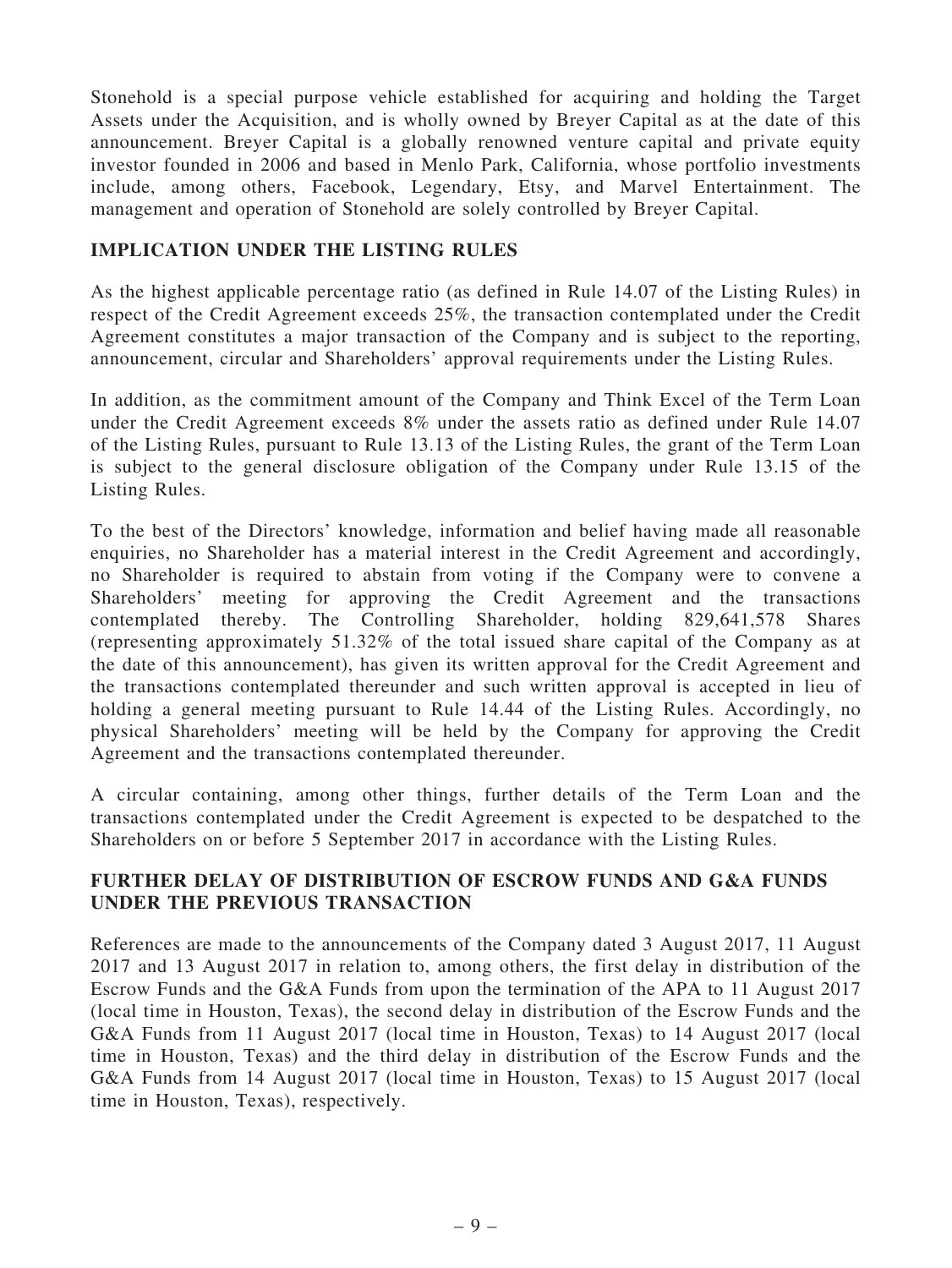On 14 August 2017 (local time in Houston, Texas), the Company entered into a letter agreement with the Sellers, agreeing on the further delay of distribution of the Escrow Funds and the G&A Funds (including any accrued interests) (the ''Continuing Escrow Fund'') from 15 August 2017 (local time in Houston, Texas) to 29 September 2017 (local time in Houston, Texas). The Continuing Escrow Fund will be distributed in accordance with the following: (i) if the closing of the Acquisition occurs on or prior to 28 September 2017 (such date may be extended by mutual agreement of the parties in their sole discretion), contemporaneous with the closing, all of the Continuing Escrow Fund will be released to the Company; or (ii) if the Acquisition is terminated prior to 28 September 2017 (such date may be extended by mutual agreement of the parties in their sole discretion) for any reason (including any breach by Stonegate or Stonehold), the Continuing Escrow Fund will be distributed as previously agreed in the APA.

## SENIOR DEBT PAYMENT

As at the date of this announcement, no concrete agreement has been entered into in relation to the specific terms of the Senior Debt Payment among the Company, Think Excel and Stonehold. Further announcement(s) on the Senior Debt Payment will be made by the Company as and when appropriate in compliance with the Listing Rules.

## **DEFINITIONS**

Unless the context requires otherwise, the following terms have the following meanings in this announcement:

| "Acquisition"                   | the acquisition of the Target Assets by Stonehold from<br>Stonegate                                                                                                                                                                                                                                                                                                                                                                                                         |  |  |  |  |  |  |  |  |
|---------------------------------|-----------------------------------------------------------------------------------------------------------------------------------------------------------------------------------------------------------------------------------------------------------------------------------------------------------------------------------------------------------------------------------------------------------------------------------------------------------------------------|--|--|--|--|--|--|--|--|
| "Acquisition Agreement"         | the asset purchase agreement dated 14 August 2017 entered<br>into between Stonegate and Stonehold in respect of the<br>Acquisition                                                                                                                                                                                                                                                                                                                                          |  |  |  |  |  |  |  |  |
| "Annual Distribution<br>Amount" | an annualized amount equal to $8\%$ of the total Equity<br>Contribution                                                                                                                                                                                                                                                                                                                                                                                                     |  |  |  |  |  |  |  |  |
| "Available Cash Flow"           | with respect to any date of determination, the gross cash<br>receipts from Stonehold, insurance payments, warranty<br>payments and cash previously reserved, in each case, during<br>the period beginning on the date the last cash distribution<br>was made to the equity holders and ending on such date of<br>determination, less the portion thereof used to pay, or<br>establish reserves for, any reserves necessary or appropriate<br>for the operation of Stonehold |  |  |  |  |  |  |  |  |
| " $APA$ "                       | the Asset Purchase Agreement entered into by the Company<br>and the Sellers on 21 November 2016 (local time in<br>Houston, Texas) in respect of the Previous Transaction                                                                                                                                                                                                                                                                                                    |  |  |  |  |  |  |  |  |
| "Board"                         | the board of the Directors of the Company                                                                                                                                                                                                                                                                                                                                                                                                                                   |  |  |  |  |  |  |  |  |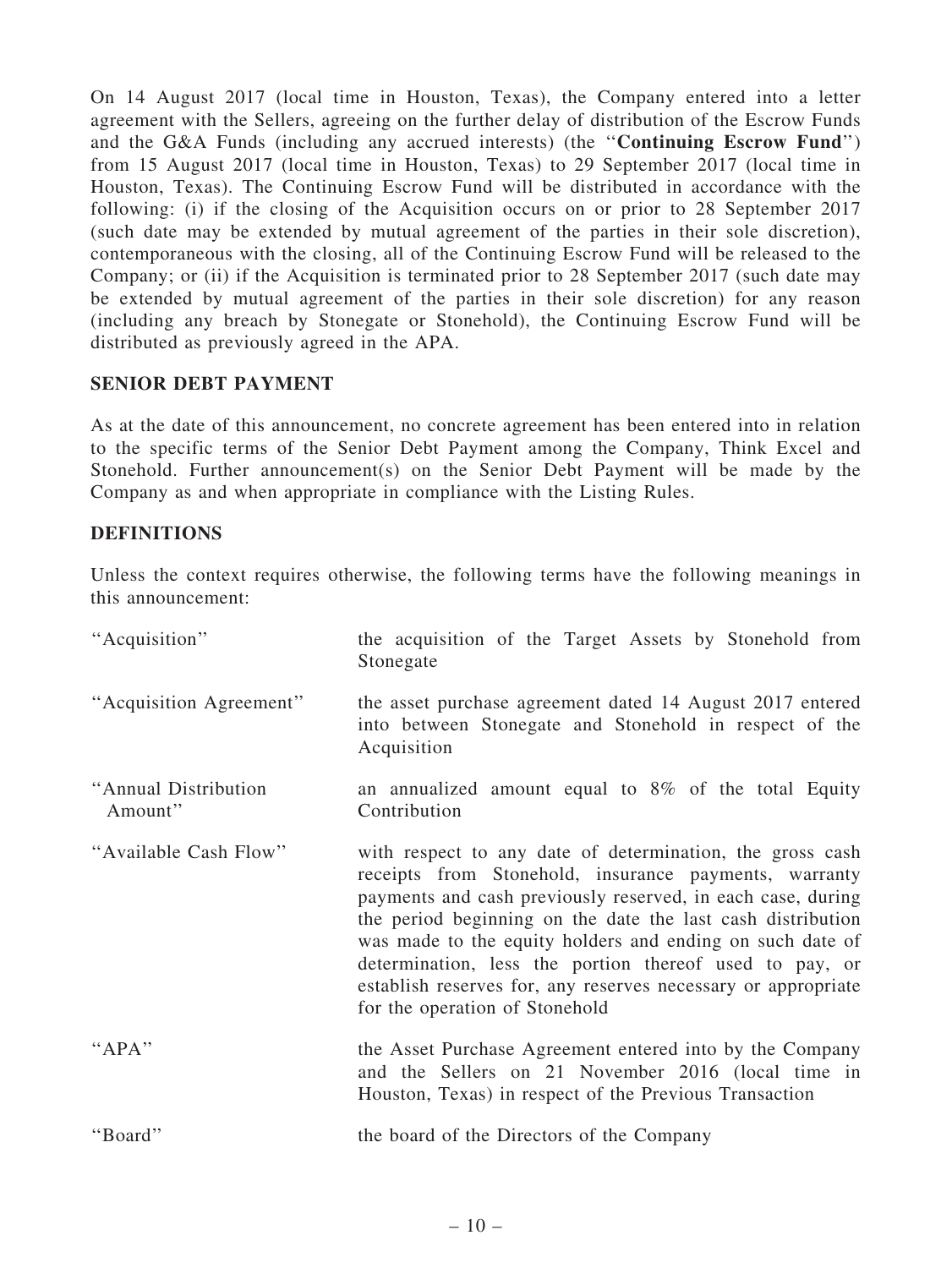| "Breyer Capital"          | Breyer Capital L.L.C., a limited liability company<br>incorporated in Delaware                                                                                                                                                                                                                     |  |  |  |  |  |  |  |
|---------------------------|----------------------------------------------------------------------------------------------------------------------------------------------------------------------------------------------------------------------------------------------------------------------------------------------------|--|--|--|--|--|--|--|
| "Business Day"            | any day that is not a Saturday, Sunday or other day on<br>which commercial banks in Beijing, Hong Kong or New<br>York City are authorized or required by law to remain<br>closed                                                                                                                   |  |  |  |  |  |  |  |
| "Company"                 | IDG Energy Investment Group Limited, a company<br>incorporated in Bermuda with limited liability, the shares of<br>which are listed on the main board of the Stock Exchange<br>$(\text{stock code: } 650)$                                                                                         |  |  |  |  |  |  |  |
| "Controlling Shareholder" | Titan Gas Technology Investment Limited, a company<br>incorporated in the British Virgin Islands with limited<br>liability, as the controlling shareholder of the Company,<br>holding approximately 51.32% of the total issued share<br>capital of the Company as at the date of this announcement |  |  |  |  |  |  |  |
| "Credit Agreement"        | the credit agreement dated 14 August 2017 entered into by<br>the Company, Think Excel and Stonehold in relation to the<br>grant of the Term Loan by the Company and Think Excel to<br>Stonehold                                                                                                    |  |  |  |  |  |  |  |
| "Dimmit"                  | Stonegate Dimmit Properties, LLC, a limited liability<br>company incorporated in Texas                                                                                                                                                                                                             |  |  |  |  |  |  |  |
| "Director(s)"             | the director(s) of the Company                                                                                                                                                                                                                                                                     |  |  |  |  |  |  |  |
| "DisposalCo"              | Dimmit/La Salle Saltwater Disposal Company, LLC, a<br>limited liability company incorporated in Texas                                                                                                                                                                                              |  |  |  |  |  |  |  |
| "Disposal Proceeds"       | the cash proceeds received or recovered by Stonehold in<br>respect of any disposal of the Target Assets after deducing<br>fees, costs and expenses reasonably incurred by Stonehold<br>with respect to such disposal                                                                               |  |  |  |  |  |  |  |
| "Effective Time"          | $7:00$ a.m., central time, on 30 April 2017                                                                                                                                                                                                                                                        |  |  |  |  |  |  |  |
| "Equity Contribution"     | the cash contribution in an aggregate amount of no less than<br>US\$5 million (approximately HK\$39.12 million) by Breyer<br>Capital by way of $(x)$ subscription of 1,000 of fully paid<br>ordinary shares in Stonehold or (y) a contribution to the<br>capital of Stonehold                      |  |  |  |  |  |  |  |
| "Escrow Funds"            | the escrow funds in relation to the Previous Transaction, the<br>details of which were disclosed in the announcement of the<br>Company dated 22 November 2016 and the circular of the<br>Company dated 9 March 2017                                                                                |  |  |  |  |  |  |  |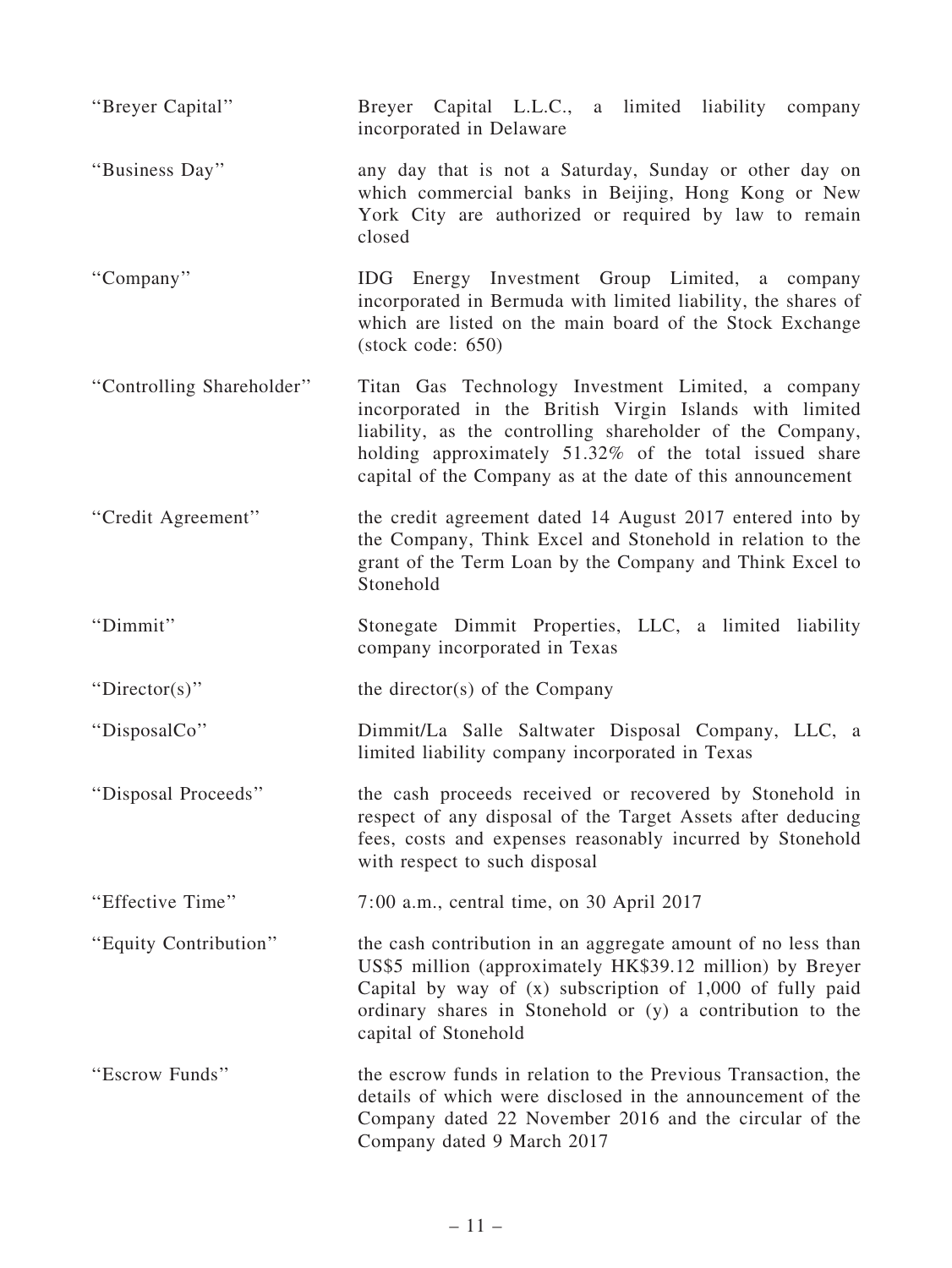| "G&A Funds"                | the G&A funds in relation to the Previous Transaction, the<br>details of which were disclosed in the announcement of the<br>Company dated 22 November 2016 and the circular of the<br>Company dated 9 March 2017                                                                                                                                                                                                                                                                                                                                                                                                                                |  |  |  |  |
|----------------------------|-------------------------------------------------------------------------------------------------------------------------------------------------------------------------------------------------------------------------------------------------------------------------------------------------------------------------------------------------------------------------------------------------------------------------------------------------------------------------------------------------------------------------------------------------------------------------------------------------------------------------------------------------|--|--|--|--|
| "Group"                    | the Company and its subsidiaries                                                                                                                                                                                                                                                                                                                                                                                                                                                                                                                                                                                                                |  |  |  |  |
| "HK\$"                     | Hong Kong dollars, the lawful currency of Hong Kong                                                                                                                                                                                                                                                                                                                                                                                                                                                                                                                                                                                             |  |  |  |  |
| "Hong Kong"                | Hong Kong Special Administrative Region of the People's<br>Republic of China                                                                                                                                                                                                                                                                                                                                                                                                                                                                                                                                                                    |  |  |  |  |
| "Initial Utilization Date" | the date on which the first borrowing is made by Stonehold<br>under and pursuant to the terms of the Credit Agreement                                                                                                                                                                                                                                                                                                                                                                                                                                                                                                                           |  |  |  |  |
| "Listing Rules"            | the Rules Governing the Listing of Securities on the Stock<br>Exchange                                                                                                                                                                                                                                                                                                                                                                                                                                                                                                                                                                          |  |  |  |  |
| "Maturity Date"            | falling 10 years after the Initial Utilization Date                                                                                                                                                                                                                                                                                                                                                                                                                                                                                                                                                                                             |  |  |  |  |
| "Net Purchase Price"       | the adjusted purchase price on closing of the Acquisition<br>calculated pursuant to the terms of the Acquisition<br>Agreement minus the total Equity Contribution (being US\$5)<br>million (approximately HK\$39.12 million) as at the date of<br>the Credit Agreement) and, if any amount of Senior Debt is<br>funded on or before the closing of the Acquisition, the<br>principal amount of such funded Senior Debt                                                                                                                                                                                                                          |  |  |  |  |
| "Rockgate"                 | Rockgate Production Company LLC, a limited liability<br>company incorporated in Delaware, has been assigned all<br>right, title and interest under the APA by the Company and<br>has agreed to assume all the obligations and liabilities of the<br>Company under the APA                                                                                                                                                                                                                                                                                                                                                                       |  |  |  |  |
| "Sellers"                  | Stonegate, Dimmit and/or DisposalCo                                                                                                                                                                                                                                                                                                                                                                                                                                                                                                                                                                                                             |  |  |  |  |
| "Senior Debt"              | the obligations under that certain credit agreement dated 15<br>March 2017 among Rockgate, the lenders party thereto and<br>a commercial bank, as agent, security agent and arranger (as<br>may be amended, amended and restated,<br>the<br>same<br>supplemented, refinanced or otherwise modified from time<br>to time) and for the avoidance of doubt, such senior debt<br>obligations may be provided by any other banks, financial<br>institutions or corporates (including the Company and Think<br>Excel) to Stonehold upon the amendment, supplement,<br>novation or termination of the original credit agreement<br>dated 15 March 2017 |  |  |  |  |
| "Shareholder(s)"           | the holder(s) of the Shares                                                                                                                                                                                                                                                                                                                                                                                                                                                                                                                                                                                                                     |  |  |  |  |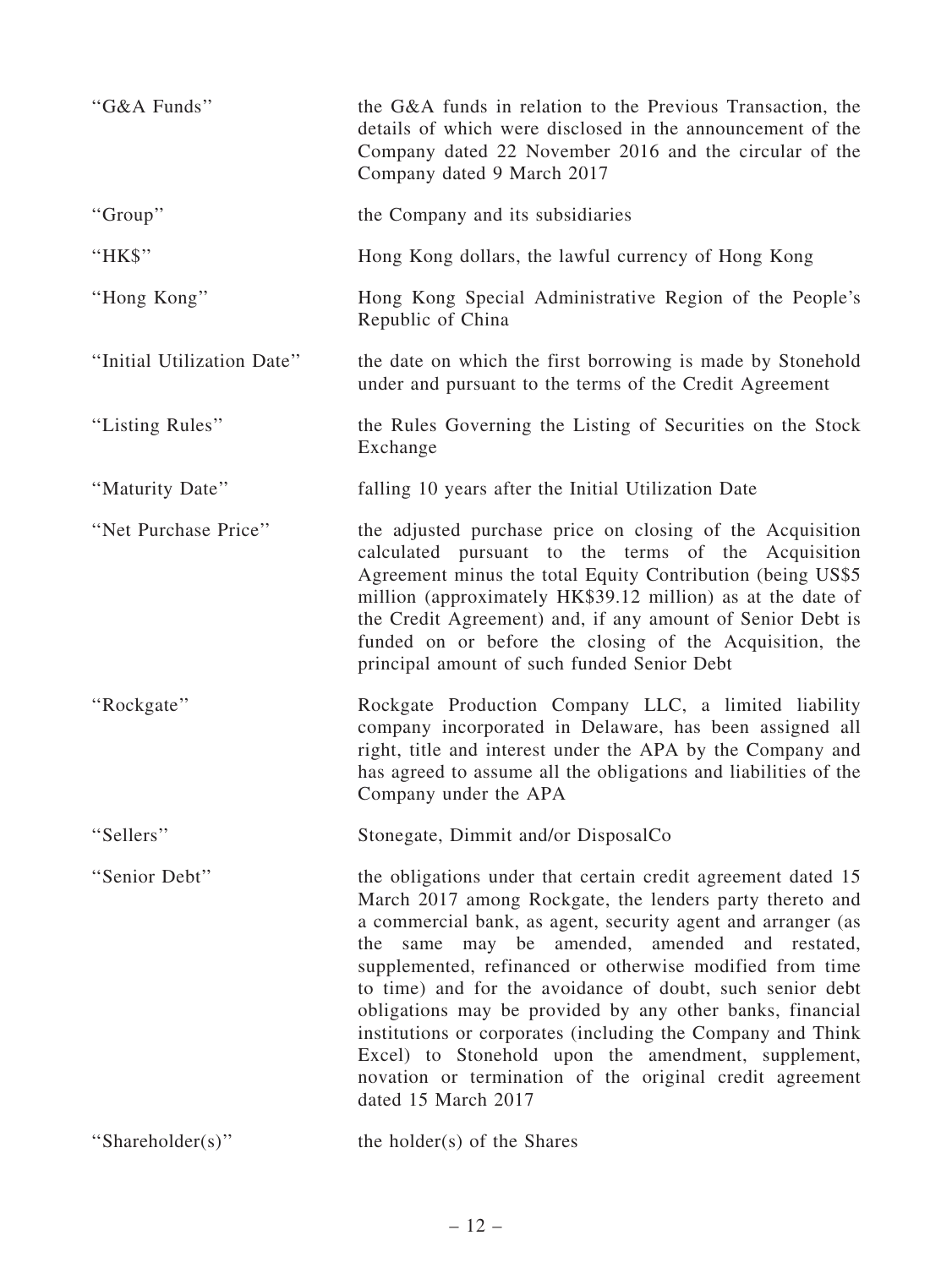''Stock Exchange'' The Stock Exchange of Hong Kong Limited

''Stonegate'' Stonegate Production Company, LLC, a limited liability company incorporated in Delaware

''Stonehold'' Stonehold Energy Corporation, a Delaware corporation, as the borrower under the Credit Agreement, and is wholly owned by Breyer Capital as at the date of this announcement

''Target Assets'' all of Stonegate' right, title and interest in and to the nonoperated oil and gas properties owned by Stonegate located in Dimmit and La Salle Counties, Texas as described under the Acquisition Agreement, effective as of the Effective Time, mainly including (i) the oil and gas assets, (ii) all wells located on the oil and gas assets, (iii) all equipment used primarily in connection with the ownership or operation of the oil and gas assets, (iv) all hydrocarbons produced from the oil and gas assets that are in storage or existing at the Effective Time and not past a sales measuring point at the Effective Time and all hydrocarbons produced from the oil and gas assets on or after the Effective Time and all proceeds attributable thereto, (v) the relevant surface rights, permits and contracts that relate solely to the abovementioned assets

''Term Loan'' the term loans granted by the Company and Think Excel to Stonehold pursuant to the terms of the Credit Agreement, in a principal amount not to exceed (i) on the Initial Utilization Date, the Net Purchase Price; (ii) thereafter, US\$10 million (approximately HK\$78.25 million); (iii) any cash injection or guarantee payment made by the Company and Think Excel to Stonehold in respect of the Senior Debt; and (iv) if any, payment in relation to fulfilment of any other purpose of the Term Loan contemplated under the Credit Agreement

''Term Note'' a promissory note issued by Stonehold and dated the date of the Term Loan (or such other date prior thereto as shall be satisfactory to the Company and Think Excel), payable to the Company and Think Excel in full on the Maturity Date

''Think Excel'' Think Excel Investments Limited, a limited liability company incorporated in the British Virgin Islands, as one of the lenders under the Credit Agreement, which is a direct wholly-owned subsidiary of the Company as at the date of this announcement

''United States'' the United States of America